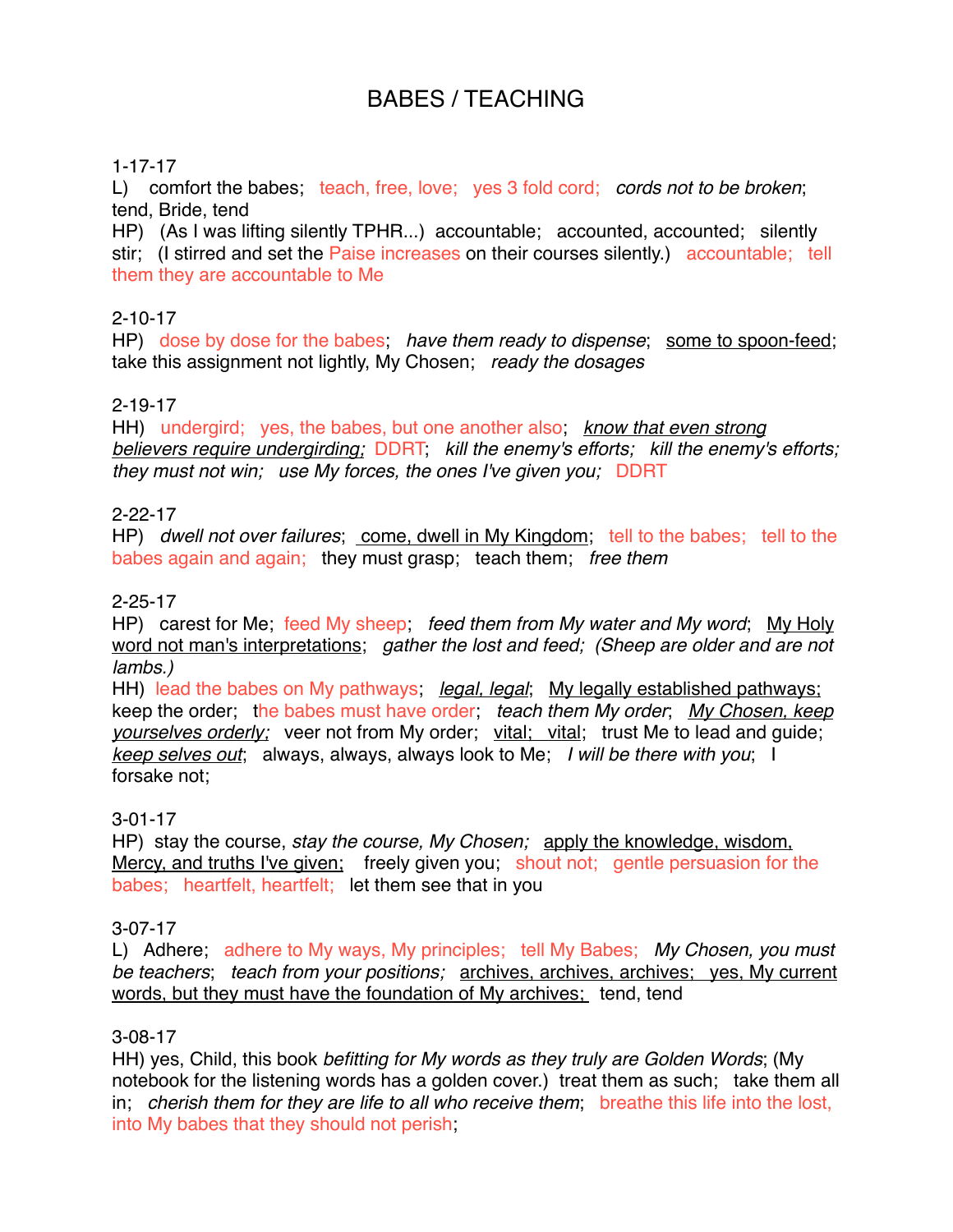#### 3-09-17

HP) Steer; Steer the babes away from the evil ones. Be adamant in this, My Chosen; it must be

#### 3-10-17

L) *summarize My basics in point by point form*; do it for teaching the babes; give them a usable form with which to grow

#### 3-13-17

HP) Sincere, Sincere, Sincere; teach the babes to be Sincere; *crucial, Bride;* teach, overlook not; guide, guide, guide the babes; there are so, so many of them; *let them not become lost;* teach them

#### 3-14-17

L) Hunger not; Hunger not after things of the world; tell the babes; *help them to Hunger after Me and the things of My way, the things of My Spirit;*

#### 3-20-17

HH) feed My sheep; *feed them well; lead them to My well; help them progress to My meat; healthy, whole sheep;* bring them in; overlook none; all need Me; aid them;

#### 3-23-17

HH) arrogant; arrogantcy must leave; aid the babes in this task, My Chosen; let it not come upon you; *aware of your flesh; keep control of it; this you must do;* burn bridges; apply My principles in all you do; *My way is the only sure way; the only blessed way;* do all things My way, My Chosen;

# 3-26-17

L) (I allowed and activated every part of the cleansing process.) tutorial; arrange a tutorial for the babes; *simple, straight forward process;* plain and simple to follow

# 3-30-17

L) Parallel My truths; *line them up; truth after truth after truth*; *Basics first for the babes*; seek My guidance;

#### 4-09-17

HH) grace; give as I give; *gladly extend My grace*; let not darkness fall upon My babes; keep them covered; Mercy, Grace, Praise; (Under the directions of Almighty God and w/ANJ, I cover the babes with Mercy, Grace, and Praise that darkness not be able to fall upon them.) Hallelujah and amen; *Cover them regularly*, Child; keep extending them to the babes that they may grasp

#### 4-16-17

L) endanger not the babes; leave them not unprotected; yes, *cover them with* **Praises of protection**; forget not; the devourer awaits lurking; tend;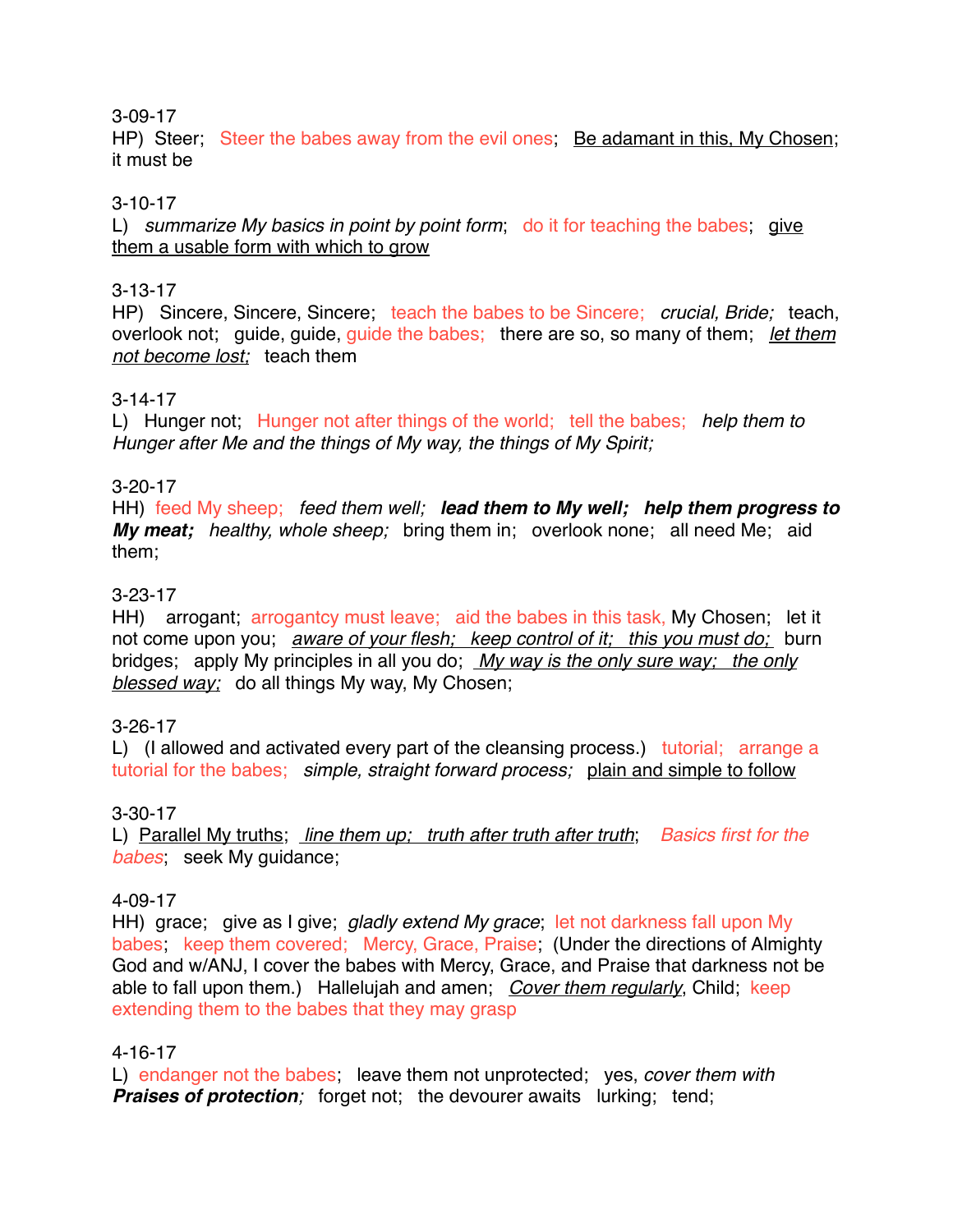#### 4-25-17

HP) blessed; My ways are blessed; enter into My ways; tell the babes; My ways are truly blessed; they must know

# 5-11-17

L) Obedience ; remember, Obedience is key, Child; relate the importance of Obedience to the babes, to all who will hear and listen, they must know and be aware

# 5-12-17

L) Compact; Compact My words into usable forms; form for the babes; beginning basic guide for them; help them to trust Me

# 5-28-17

L) Holy washing; teach Holy washing; carefully; *simple terms; timely*; always in a timely manner

HP) Develop; simple guides for the babes and the lost; s*imple and to the poin*t; not all know how to organize and teach; teach the teachers; provide a guide HH) enter; (bowed) sit; *all My teachings are simple matters;* adhere to them; *follow My patterns, My ways;* 

# 6-01-17

HP) help the babes to count the cost; lives must be changed; aid, aid, aid; *courses have been laid*, prepared; *aid and guide the babes to them,* My Chosen

# 6-07-17

HH) now sit; Child, sit in silence; My Kingdom awaits; educate them; they must know protocol; My Children, I trust you to teach them; I know, there are so many, many of them; *I am your resource; use Me; use My hosts, My angels;* wisely access Us;

# 6-17-17

HH) silence; guarded silence; careful silence basic first steps for the babes; see to it; all positions; task for all; more silence;

# 6-19-17

HP) My Chosen, you must feed My babes; *bring in the lost to My pastures;* you can, you can, you can; My hosts are ready to aid; ask them, ask them

# 7-01-17

L) murder not the babies; t*ell them;* I say murder not the babies; babies are mankind's future; **tell them I have spoken**

# 9-03-17

HP) TPHR) train; train them up, Bride; *partake not in their rites;* committee not with them; gift them with My truths; go forth and train

#### 9-05-17